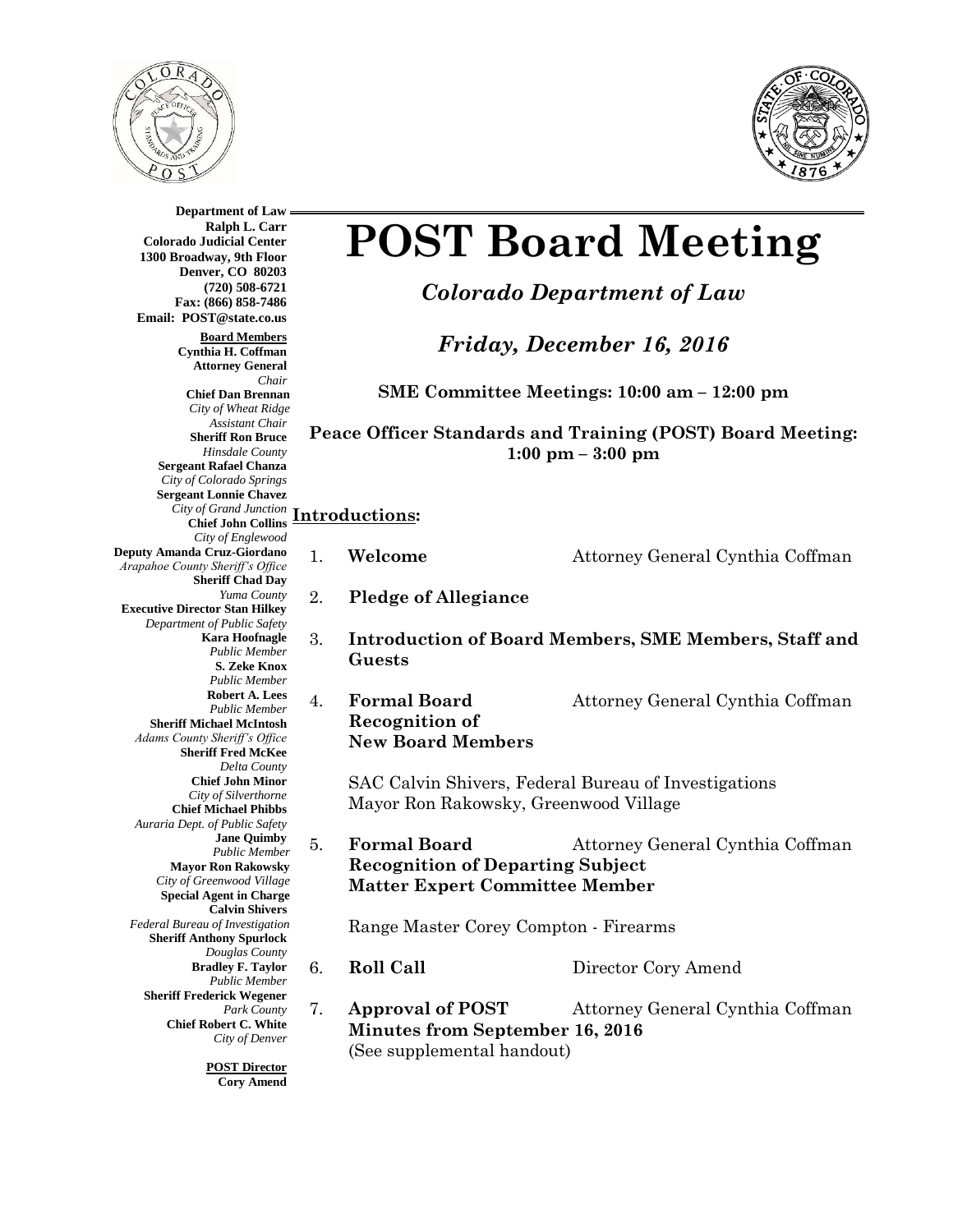### 8. **Subject Matter Expert Committee Reports**

| 9. |                | <b>Peace Officer Certification Revocation</b>         | Director Cory Amend         |
|----|----------------|-------------------------------------------------------|-----------------------------|
|    | $\mathbf{D}$ . | Law Enforcement Driving<br>(See supplemental handout) | Cmdr. Karl Smalley, Chair   |
|    | C.             | Firearms                                              | Dep. Ed Kafel, Chair        |
|    | В.             | Curriculum<br>(See supplemental handout)              | Sgt. Graham Dunne, Chair    |
|    | A.             | Arrest Control                                        | Cmdr. Erik Bourgerie, Chair |

## **Actions** (See supplemental handout)

- A. **POST Rule 9 - Revocation of Peace Officer Certifications – Felony Convictions:** § 24-31-305, C.R.S.(2)(a) A Colorado peace officer certification issued pursuant to subsection (1) or (1.3) of this section or 24-31-308 shall be suspended or revoked by the POST Board if the certificate holder has been convicted of a felony, or has been convicted on or after July 1, 2001, of any misdemeanor described in subsection  $(1.5)$  of  $\S$  24-31-30 C.R.S., or has otherwise failed to meet the certification requirements established by the Board. For purposes of this rule, the term 'conviction' includes any deferred judgments or deferred sentences imposed by a court.
	- 1. No. F16-05, James A. Ashby, Certification B15244 (PID 133363). On June 23, 2016, Respondent was convicted of one count of Murder 2, §18-3-103(1) CRS, a Class 2 Felony. The Respondent was employed as a peace officer on the date of the offense (Date of Offense: October12th 2014 – Separated November 14th, 2014). The Respondent has failed to comply with POST Show Cause Order F16-05 by failing to appear at the scheduled Show Cause Hearing. Director Amend recommends revocation of James A. Ashby's Colorado Peace Officer Certification B15244 (PID 133363).
	- 2. No. F16-06, Patrick Brandon Kreh, Certification B131069 (PID 131069). On March 25th, 2016, Respondent was convicted of 5 counts of Sexual Assault/Child-Pattern of Abuse, §18-3-405(1),(2)(d) CRS, a Class 3 Felony. The Respondent was not employed as a peace officer on the date of the offense (Date of Offense: February 1<sup>st</sup> 2013, never employed). The Respondent has failed to comply with POST Show Cause Order F16-06 by failing to appear at the scheduled Show Cause Hearing. Director Amend recommends revocation of Patrick Brandon Kreh's, Colorado Peace Officer Certification B131069 (PID 131069).
- B. **POST Rule 9 - Revocation of Peace Officer Certifications – Misdemeanor Convictions:** § 24-31-305, C.R.S.(2)(a) A Colorado peace officer certification issued pursuant to subsection (1) or (1.3) of this section or 24-31-308 shall be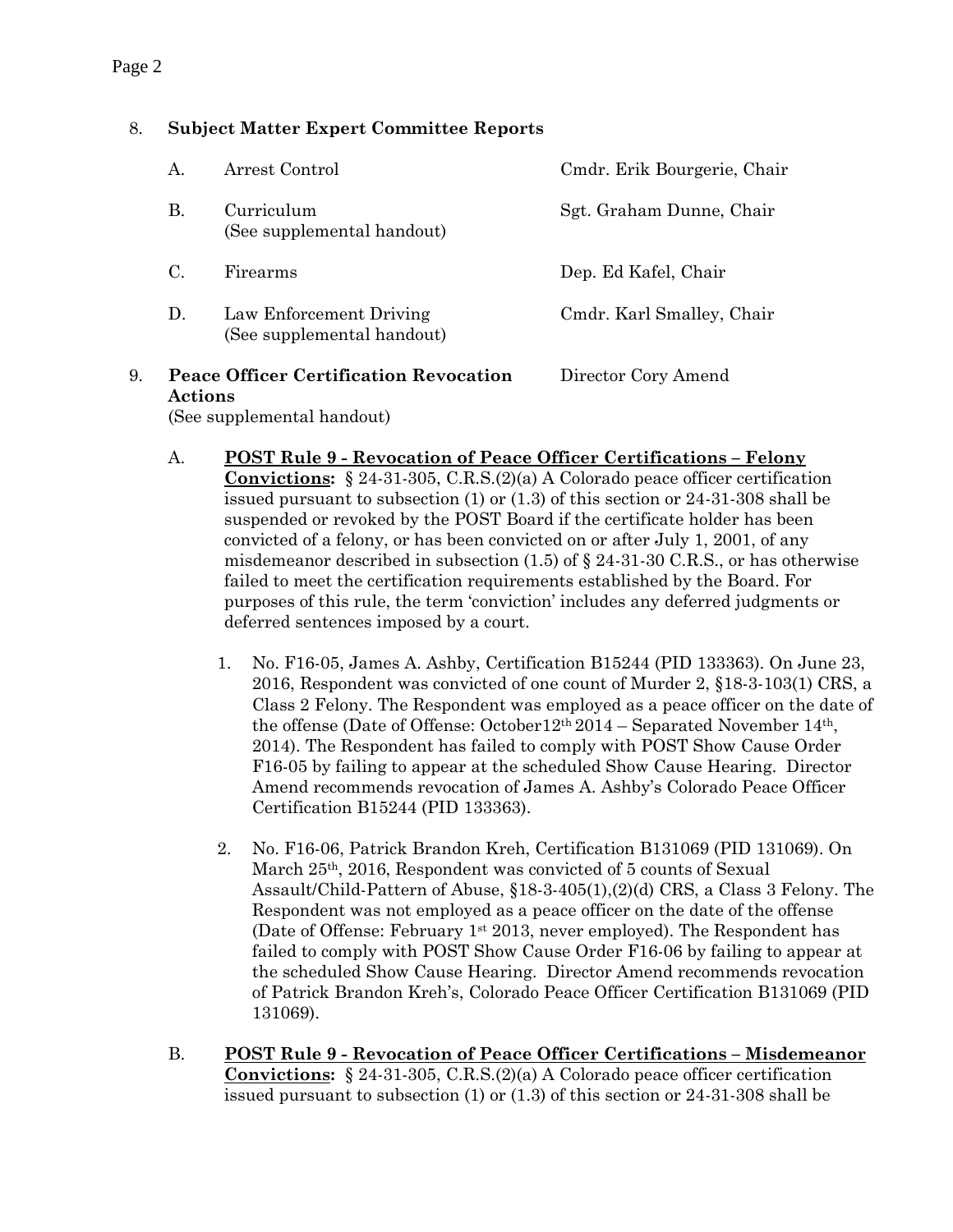suspended or revoked by the POST Board if the certificate holder has been convicted of a felony, or has been convicted on or after July 1, 2001, of any misdemeanor described in subsection  $(1.5)$  of § 24-31-30 C.R.S., or has otherwise failed to meet the certification requirements established by the Board. For purposes of this rule, the term 'conviction' includes any deferred judgments or deferred sentences imposed by a court. Revocation of peace officer certificates based upon conviction(s) of misdemeanor crimes are recognized in § 24-31- 305(1.5) (b) thru (h), C.R.S.

- 1. No. M16-01, **Jason Robert Lombard,** Certification 133372, (PID 133372). On July 14, 2016, Respondent was convicted of one count of Harassment-Strike/Shove/Kick, §18-9-111(1)(a) CRS, a Class 3 Misdemeanor. The respondent was employed as a peace officer on the date of the offense (Date of Offense: September 15, 2015, - Separated September 22, 2015). The respondent appeared at the scheduled Show Cause Hearing No. M16-01 on September 21st, 2016. Director Amend recommends revocation of **Jason Robert Lombard's** Colorado Peace Officer Certification 133372, PID 133372.
- 2. No. M16-02, **Arthur Lee Freeman Jr,** Certification B138812 (PID 138812). On June 29, 2016, Respondent was convicted of one count of Official Misconduct I, §18-8-404 CRS, a Class 2 Misdemeanor. The respondent was employed as a peace officer on the date of the offense (Date of Offense: January 1st,  $2014$  – December  $31st$ ,  $2015$  - Separated January 1st,  $2016$ ). The respondent appeared at the scheduled Show Cause Hearing No. M16-02 on September 23rd, 2016. Director Amend recommends revocation of **Arthur Lee Freeman's** Colorado Peace Officer Certification B138812, PID 138812.

| 10. Sunrise Review                               | Director Cory Amend |
|--------------------------------------------------|---------------------|
| 11. Strategic Plan<br>(See supplemental handout) | Director Cory Amend |
| 12. Code of Ethics<br>(See supplemental handout) | Stacy Worthington   |

#### 13. **Proposed 2017 POST Board Meeting Dates** Attorney General Cynthia Coffman

March 24, 2017 June 2, 2017 September 8, 2017 (Work Session September 7, 2017) December 1, 2017

#### 14. **Comments from Others on POST Issues**

15. **Adjournment** Attorney General Cynthia Coffman